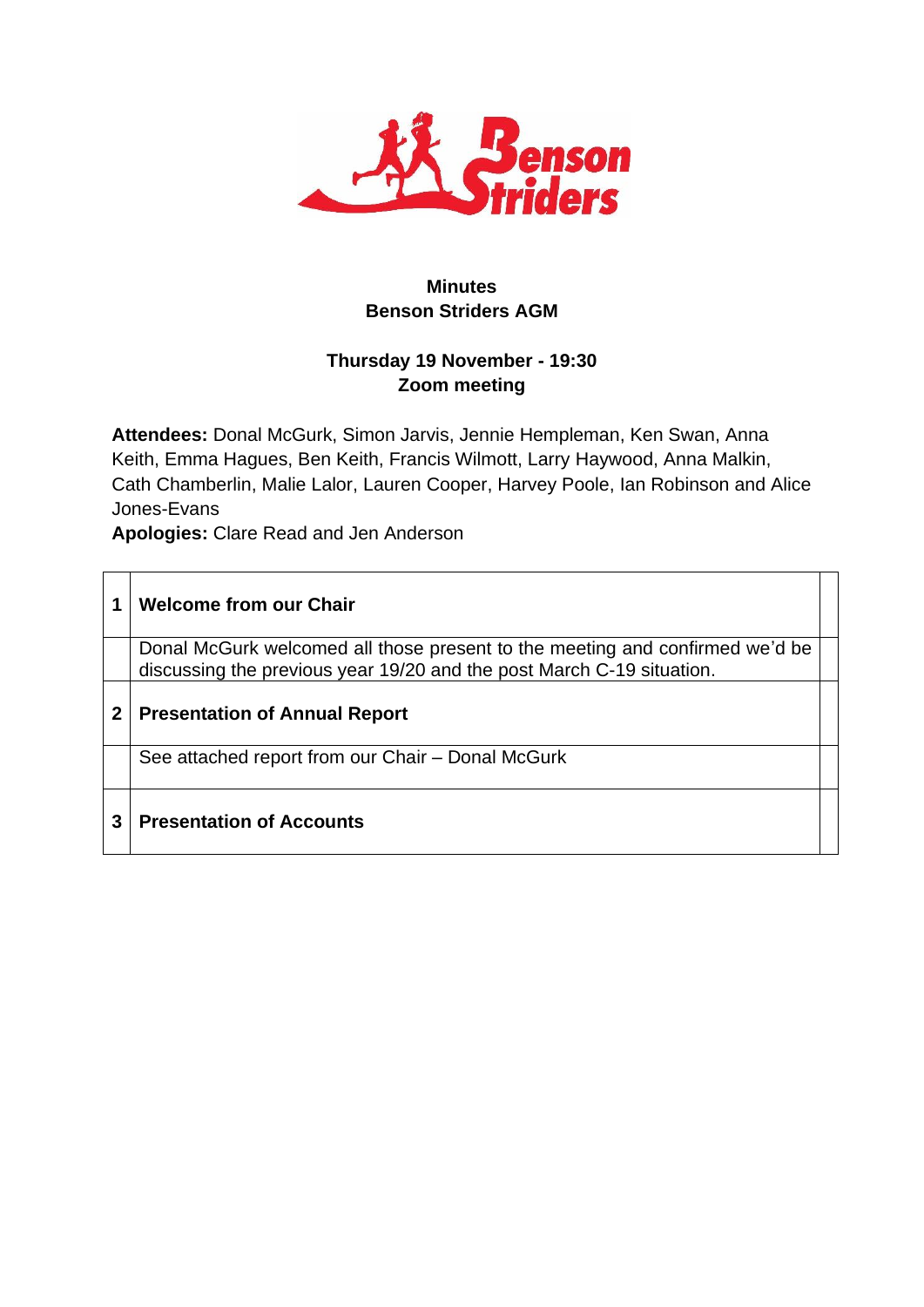|   | 2019 Accounts - new format.xlsx - Accounts P&L                                                                                                                                                                                                                                                                                                                                              |                                                             |           |              |                                                                                 |  |
|---|---------------------------------------------------------------------------------------------------------------------------------------------------------------------------------------------------------------------------------------------------------------------------------------------------------------------------------------------------------------------------------------------|-------------------------------------------------------------|-----------|--------------|---------------------------------------------------------------------------------|--|
|   | 2019<br>year                                                                                                                                                                                                                                                                                                                                                                                |                                                             |           |              |                                                                                 |  |
|   |                                                                                                                                                                                                                                                                                                                                                                                             |                                                             |           |              |                                                                                 |  |
|   |                                                                                                                                                                                                                                                                                                                                                                                             | <b>Values</b>                                               |           |              |                                                                                 |  |
|   | Category                                                                                                                                                                                                                                                                                                                                                                                    | Sum of Paid Out (£) Sum of Paid In (£) Sum of _Total        |           |              |                                                                                 |  |
|   | brought-fwd                                                                                                                                                                                                                                                                                                                                                                                 |                                                             | £1,992.82 | £1,992.82    |                                                                                 |  |
|   | c25k                                                                                                                                                                                                                                                                                                                                                                                        |                                                             | £523.75   | £523.75      |                                                                                 |  |
|   | circuits                                                                                                                                                                                                                                                                                                                                                                                    | £132.51                                                     | £1,683.00 | £1,550.49    |                                                                                 |  |
|   | equipment                                                                                                                                                                                                                                                                                                                                                                                   | £248.21                                                     |           | $-E248.21$   |                                                                                 |  |
|   | event-entry                                                                                                                                                                                                                                                                                                                                                                                 | £149.89                                                     |           | $-E149.89$   |                                                                                 |  |
|   | hall-hire                                                                                                                                                                                                                                                                                                                                                                                   | £1,066.68                                                   |           | $-E1,066.68$ |                                                                                 |  |
|   | ice-tags                                                                                                                                                                                                                                                                                                                                                                                    | £327.90                                                     |           | $-E327.90$   |                                                                                 |  |
|   | kit                                                                                                                                                                                                                                                                                                                                                                                         | £36.60                                                      |           | $-£36.60$    |                                                                                 |  |
|   | misc                                                                                                                                                                                                                                                                                                                                                                                        | £171.12                                                     | £62.05    | $-£109.07$   |                                                                                 |  |
|   | party                                                                                                                                                                                                                                                                                                                                                                                       | £916.05                                                     | £570.00   | $-£346.05$   |                                                                                 |  |
|   | subs                                                                                                                                                                                                                                                                                                                                                                                        | £61.00                                                      | £1,519.00 | £1,458.00    |                                                                                 |  |
|   | website                                                                                                                                                                                                                                                                                                                                                                                     | £171.57                                                     |           | $-£171.57$   |                                                                                 |  |
|   | xmas-party                                                                                                                                                                                                                                                                                                                                                                                  | £456.99                                                     | £918.00   | £461.01      |                                                                                 |  |
|   | <b>Grand Total</b>                                                                                                                                                                                                                                                                                                                                                                          | £3,738.52                                                   | £7,268.62 | £3,530.10    |                                                                                 |  |
|   |                                                                                                                                                                                                                                                                                                                                                                                             |                                                             |           |              |                                                                                 |  |
|   | Simon Jarvis, Membership Secretary presented the accounts (in place of Clare<br>Read, Treasurer who sent apologies) as detailed above.<br>We'll see a significant drop in our income for this year as the majority is<br>generated through circuits. But still in a very health position at year end.<br>Simon confirmed going forward a third party will review and sign off our accounts. |                                                             |           |              |                                                                                 |  |
| 4 | <b>Adoption of Accounts</b>                                                                                                                                                                                                                                                                                                                                                                 |                                                             |           |              |                                                                                 |  |
|   |                                                                                                                                                                                                                                                                                                                                                                                             |                                                             |           |              |                                                                                 |  |
|   | Accounts were approved by those present.                                                                                                                                                                                                                                                                                                                                                    |                                                             |           |              |                                                                                 |  |
| 5 | <b>Subs and membership</b>                                                                                                                                                                                                                                                                                                                                                                  |                                                             |           |              |                                                                                 |  |
|   |                                                                                                                                                                                                                                                                                                                                                                                             | 103 members in 2019 - 49 members on renewal this year 20/21 |           |              |                                                                                 |  |
|   |                                                                                                                                                                                                                                                                                                                                                                                             |                                                             |           |              | Proposal is to change how we charge for committee and run leaders to 50% of     |  |
|   |                                                                                                                                                                                                                                                                                                                                                                                             |                                                             |           |              | the annual fee rather than the current charging structure whereby committee and |  |
|   |                                                                                                                                                                                                                                                                                                                                                                                             |                                                             |           |              |                                                                                 |  |
|   | run leaders are free.                                                                                                                                                                                                                                                                                                                                                                       |                                                             |           |              |                                                                                 |  |
|   | All present agreed this was fair.                                                                                                                                                                                                                                                                                                                                                           |                                                             |           |              |                                                                                 |  |
|   |                                                                                                                                                                                                                                                                                                                                                                                             |                                                             |           |              |                                                                                 |  |
| 6 | <b>Members Survey</b>                                                                                                                                                                                                                                                                                                                                                                       |                                                             |           |              |                                                                                 |  |
|   |                                                                                                                                                                                                                                                                                                                                                                                             |                                                             |           |              |                                                                                 |  |
|   | https://www.dropbox.com/s/3uhlm3lkxjvcayl/SJarvis-Benson-Striders-members-<br>questionnaire-results-201910-AGM.pdf?dl=0                                                                                                                                                                                                                                                                     |                                                             |           |              |                                                                                 |  |
|   | Simon Jarvis, presented the results from the members survey.                                                                                                                                                                                                                                                                                                                                |                                                             |           |              |                                                                                 |  |
|   | Please use the link above to access the results of the members survey.                                                                                                                                                                                                                                                                                                                      |                                                             |           |              |                                                                                 |  |
|   |                                                                                                                                                                                                                                                                                                                                                                                             |                                                             |           |              |                                                                                 |  |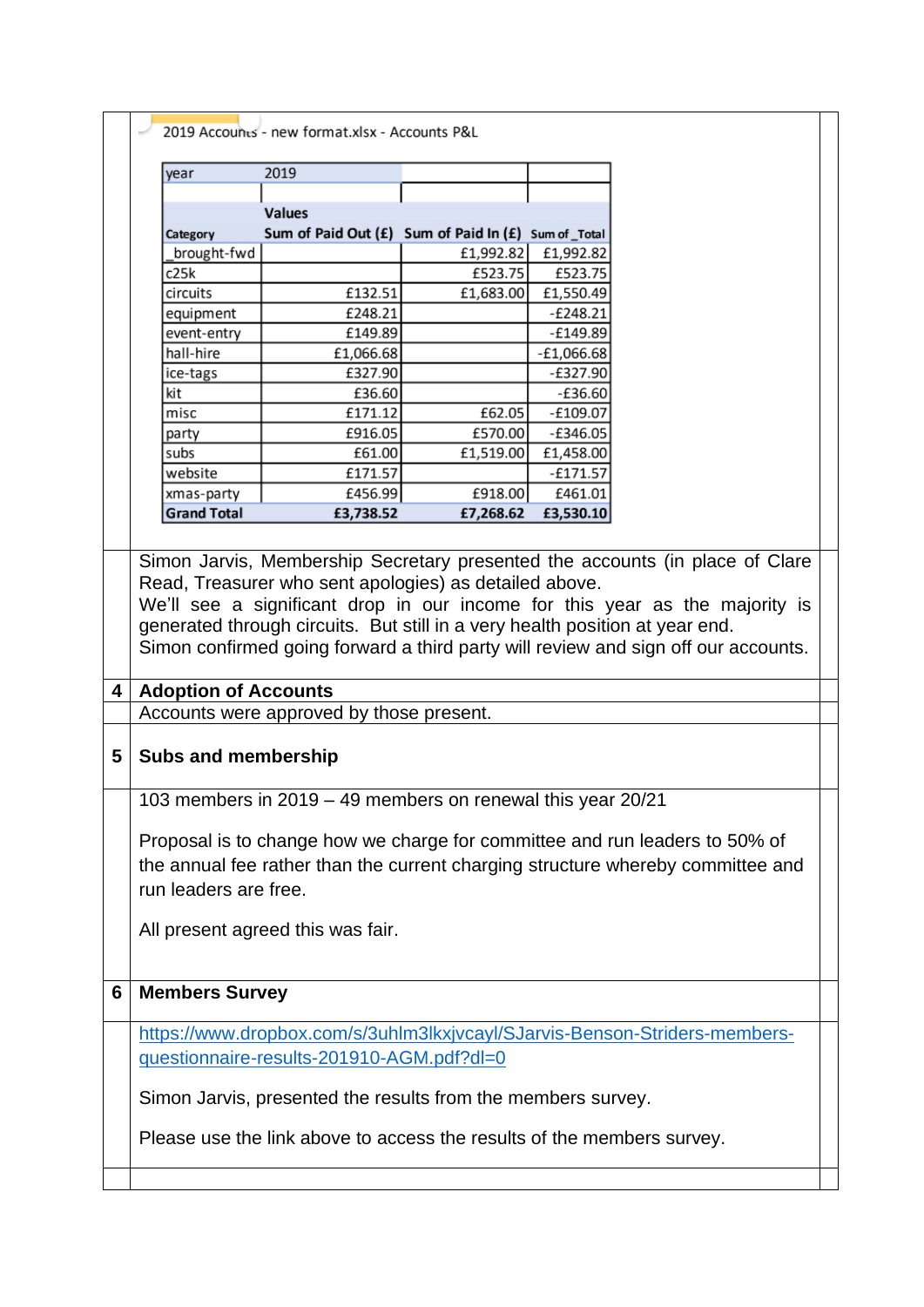#### **7 Election of Committee and committee posts updates**

All current committee members stood down from their posts and the following positions were elected:

| <b>Position</b>   | <b>Proposed</b>     | <b>Proposer</b>     | <b>Seconded</b>        |
|-------------------|---------------------|---------------------|------------------------|
| <b>Chair</b>      | Donal McGurk        | Jennie<br>Hempleman | Simon<br>Jarvix        |
| <b>Vice Chair</b> | Ken Swan            | Anna Keith          | Larry<br>Haywood       |
| <b>Secretary</b>  | Jennie<br>Hempleman | Simon Jarvis        | <b>Ken</b><br>Swan     |
| <b>Treasurer</b>  | Simon Jarvis        | Larry Haywood       | <b>Cath Chamberlin</b> |
|                   |                     |                     |                        |

Committee Roles – we can have a maximum of 10 members on the committee so we have 2 vacancies for anyone else who'd like to join without a specific role.

Below is a list of the current non-elected roles.

Huge thanks to Alice Jones-Evans who's decided to step down from her role as Digital Comms/Website and Press Officer. And we welcome Ben Keith who's stepped forward to pick up the reins around social media/digital comms work.

| <b>Role</b>                       | <b>Committee Member</b>                          |
|-----------------------------------|--------------------------------------------------|
| <b>Social Secretary</b>           | Anna Keith, Jen Anderson and Jennie<br>Hempleman |
| Digital Comms and website officer | <b>Ben Keith</b>                                 |
| <b>Welfare Officer</b>            | Ken Swan                                         |
| <b>Membership Secretary</b>       | Simon Jarvis                                     |
| <b>Committee Member</b>           | <b>Clare Read</b>                                |

#### **Volunteers**

Coach – Emma Hagues has kindly agreed to stay on in the role of Coach for the club.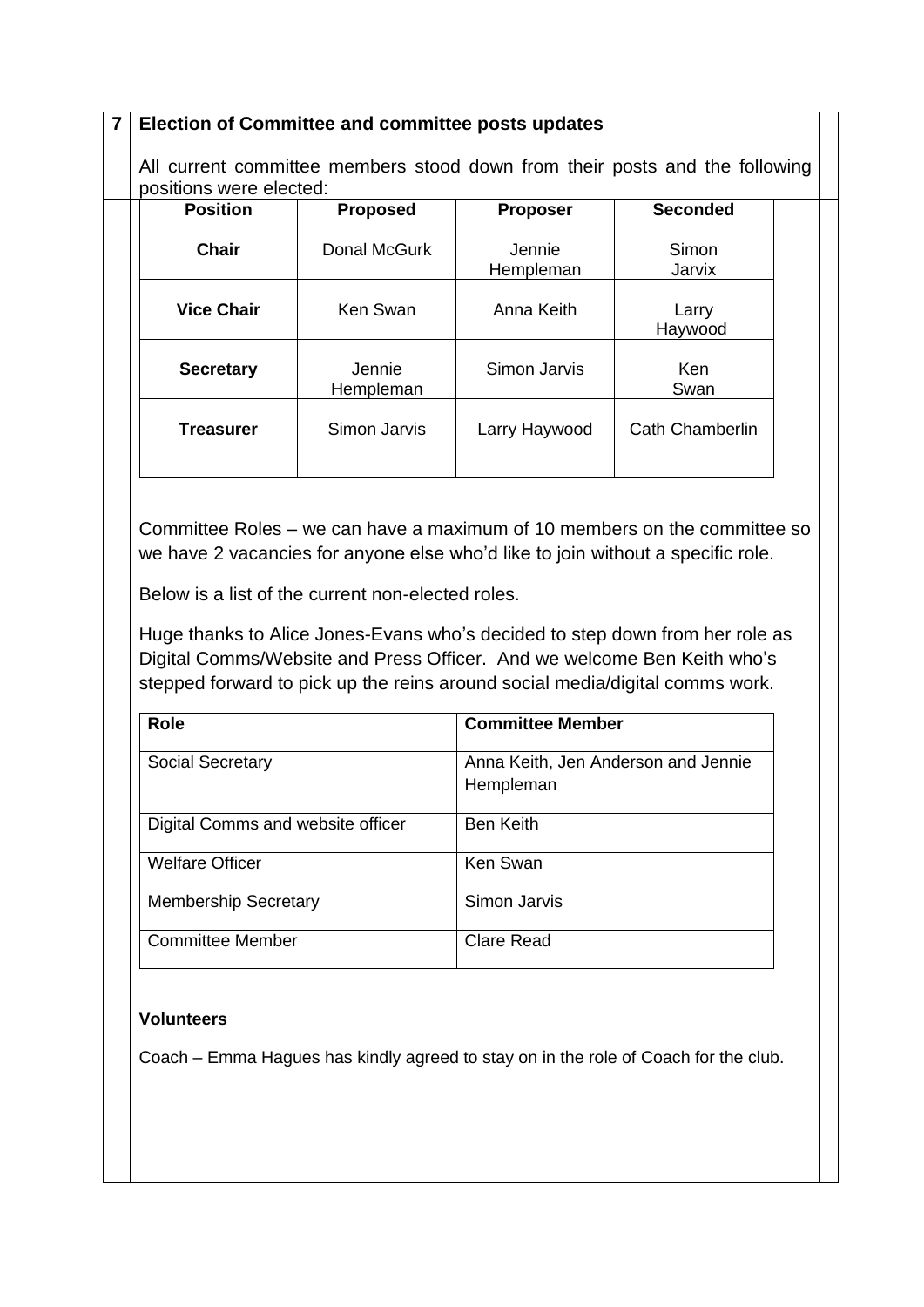| 8 | <b>Questions from members</b>                                                                                                                                                                                                                                                          |  |  |  |
|---|----------------------------------------------------------------------------------------------------------------------------------------------------------------------------------------------------------------------------------------------------------------------------------------|--|--|--|
|   | Ian Robinson – would like to help with the C25k group when another one runs.                                                                                                                                                                                                           |  |  |  |
|   | Currently we don't have details about the next C25k group.                                                                                                                                                                                                                             |  |  |  |
|   | Thanks to lan for his kind offer of support and we'll get back to you lan when we<br>know how this will look next year.                                                                                                                                                                |  |  |  |
|   | Larry – is there a recruitment drive for new members due to the considerable<br>drop in numbers?                                                                                                                                                                                       |  |  |  |
|   | Donal confirmed that with C-19 people haven't rejoined but we feel confident that<br>they will next year on renewal. Understandably members are cautious/nervous<br>about running at the moment in groups. We'll reach out to them when the<br>restrictions lift and people feel safe. |  |  |  |
|   | We recognise that circuits, Wednesday evening sessions, Saturday social runs,<br>C25k are the areas that attract people's interest, and we don't have an offer for<br>them at the moment. As a committee we'll be planning a strategy for this in the<br>New Year.                     |  |  |  |
|   | Larry and Harvey – confirmed they'd be happy to pay full subs rather than the<br>50% off for being a run leader.                                                                                                                                                                       |  |  |  |
|   | Harvey – is there a Covid response where people can buddy up for a run, as it's<br>unlikely we'll be running again until Spring 2021?                                                                                                                                                  |  |  |  |
|   | Alice confirmed that she'd posted this on FB to offer buddying.                                                                                                                                                                                                                        |  |  |  |
|   | Ian commented that "Run Wallingford" have a WhatsApp group and they<br>informally post on there to organise a buddy run which works really well -<br>comprises 30+ members.                                                                                                            |  |  |  |
|   | Donal confirmed we'd take this away and discuss at our next committee meeting.                                                                                                                                                                                                         |  |  |  |
|   | Francis – Wanted to know if it's possible to have a receipt for subs payments?                                                                                                                                                                                                         |  |  |  |
|   | We don't currently have a way to do this, but Simon will have a look to see how<br>easy this will be.                                                                                                                                                                                  |  |  |  |
|   | Francis - What are the plans for circuits going forward?                                                                                                                                                                                                                               |  |  |  |
|   | Donal confirmed, we've been looking into it and Jen Anderson has been working<br>on a plan. This may mean a change of venue and timing, and obviously whilst<br>the restrictions remain in place there's a limit to what we can do.                                                    |  |  |  |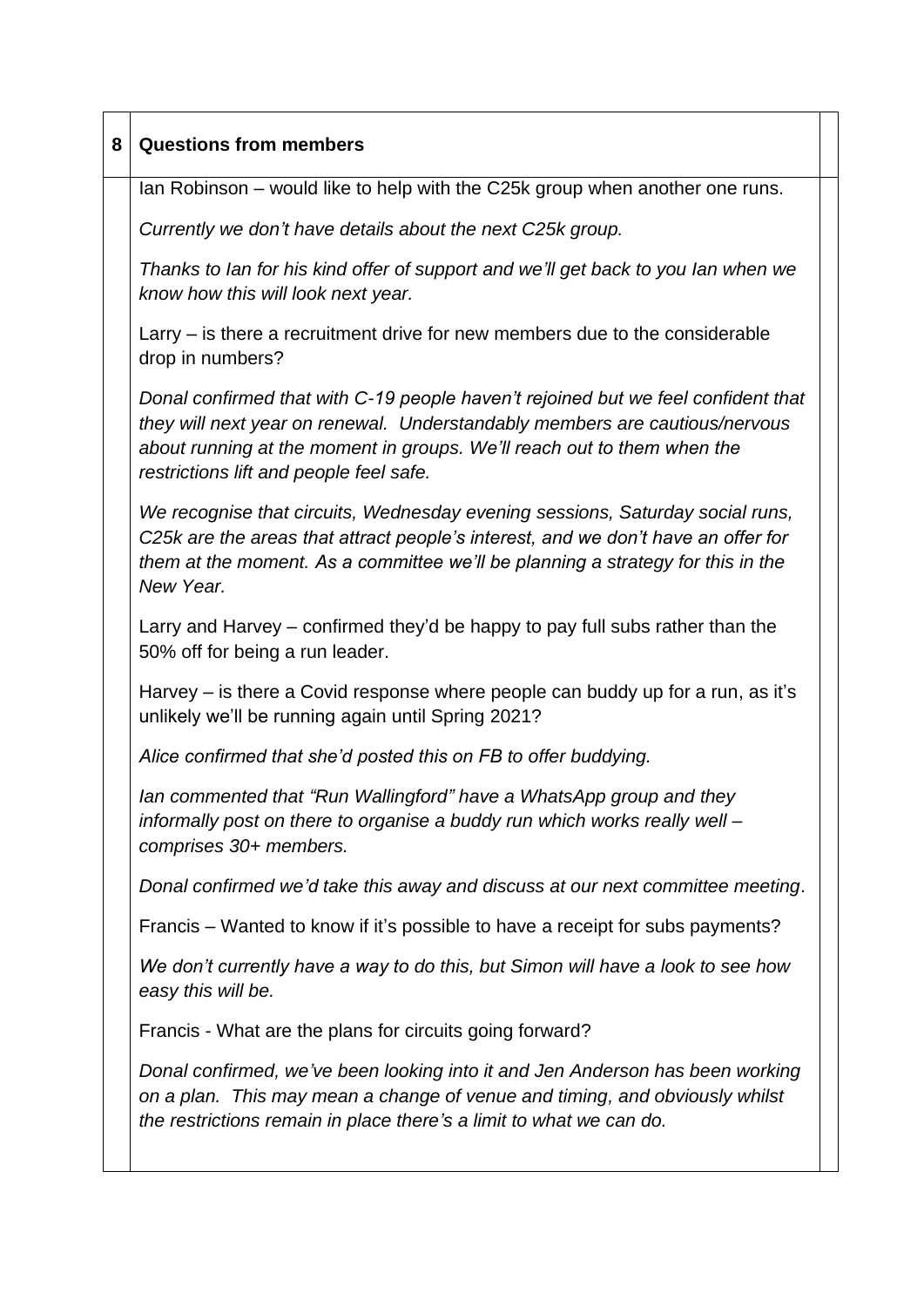| Meeting closed at 8:30 pm |  |  |  |
|---------------------------|--|--|--|
|---------------------------|--|--|--|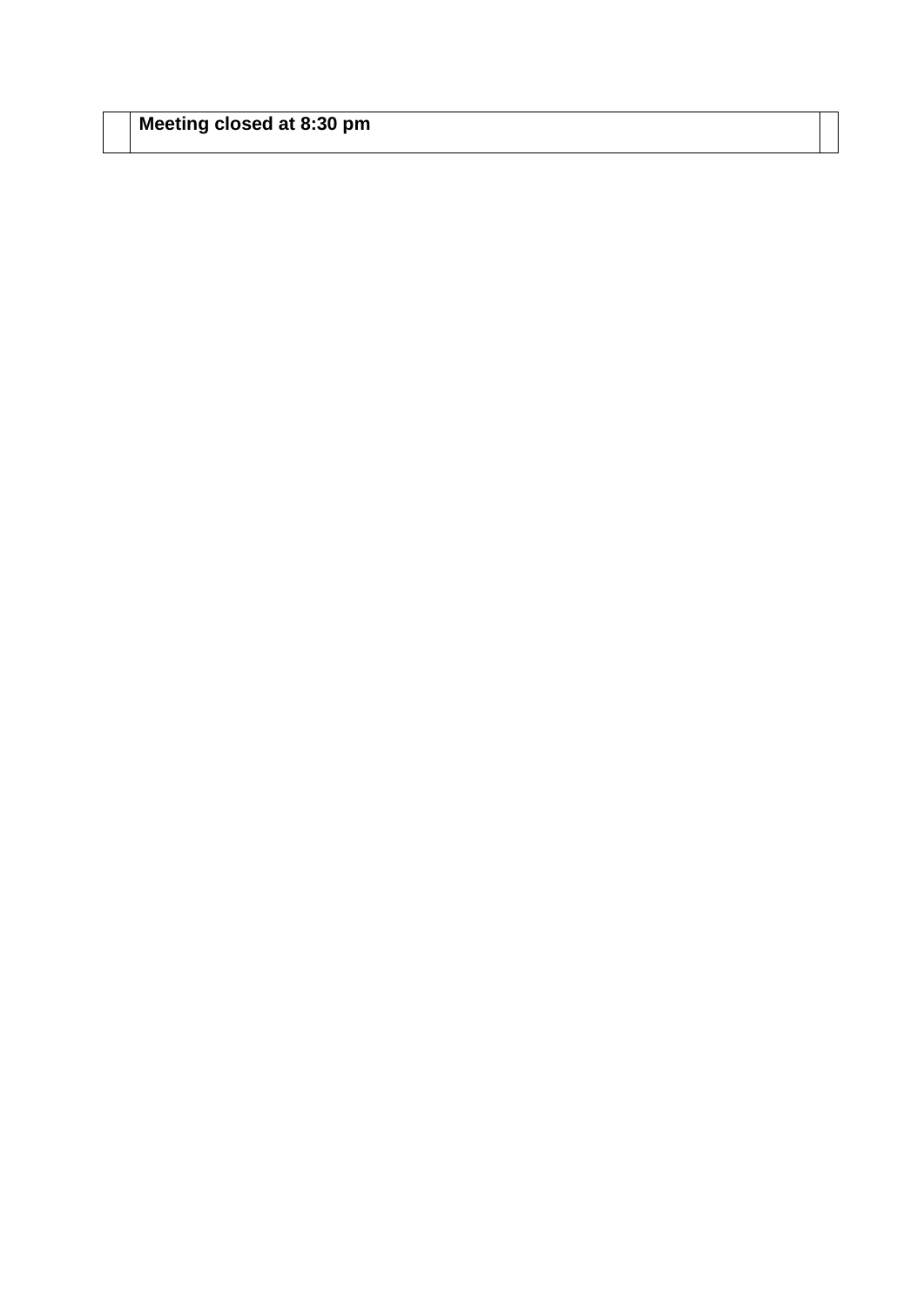### **Benson Striders AGM - Chairman's Report**

19 Nov 20

Good evening Striders welcome to the delayed Annual General Meeting 2020. I think we are all missing the beer and chips which are normally the high point of the AGM. Also we are not in the Shep Hut – I am at my dining room table/office desk - so we didn't run or cycle to the AGM! Sports kit! Pilates

Technically this is the AGM for Apr 19 – Apr 20 but clearly we are also going to incorporate what has happened since the deferred AGM in March.

Thank you for joining us on what is always an important evening for the governance of the club – and there are a couple of items that we want to update you on and formalise. We will also talk briefly about the results of the survey from earlier in the year – thank you to those who filled it in.

Pre-COVID your club was flourishing. We as a club had always carefully walked a line that has enabled us to be focussed on and inclusive for beginners, less experienced runners and returning runners, whilst supporting and encouraging those of you keen to race or partake in the big events like marathons and ultras.

During the COVID era we have really had to focus on safety, staying in touch, ticking over the club, and preparing to burst back into action.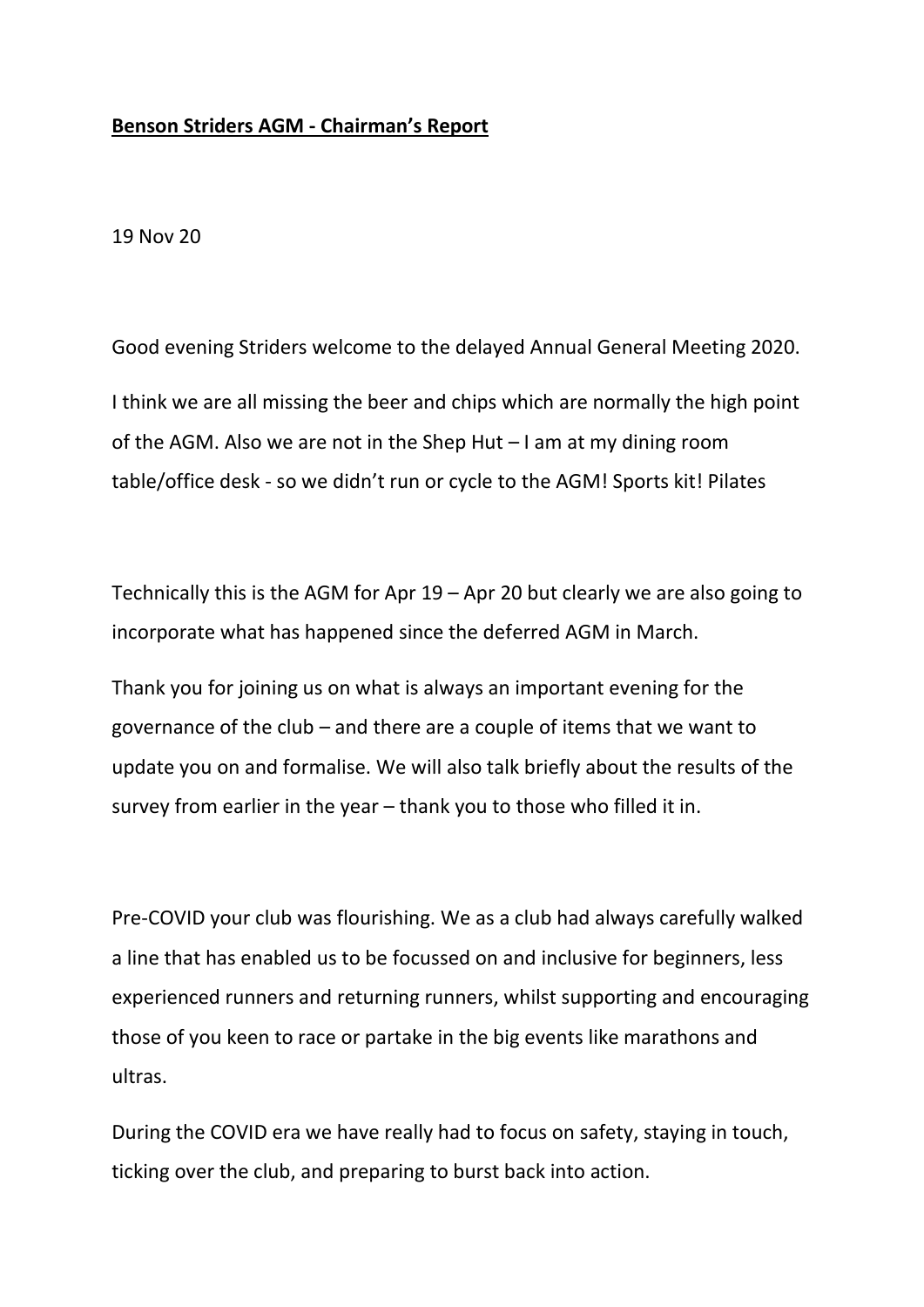So…

Agenda for this evening is:

Report

Simon – Accounts,

Subs, membership

And Review of the survey – which may be a bit out of date but worth reviewing

Jennie - Election of committee members

And then a chance for any questions from members

Report 19/20 and 2020 part 1 (Lockdown 1 and 2 and the bit inbetween)

Your club exists and functions largely because of 3 groups of people, and the venn diagram of these 3 groups obviously overlaps considerably, as you will see.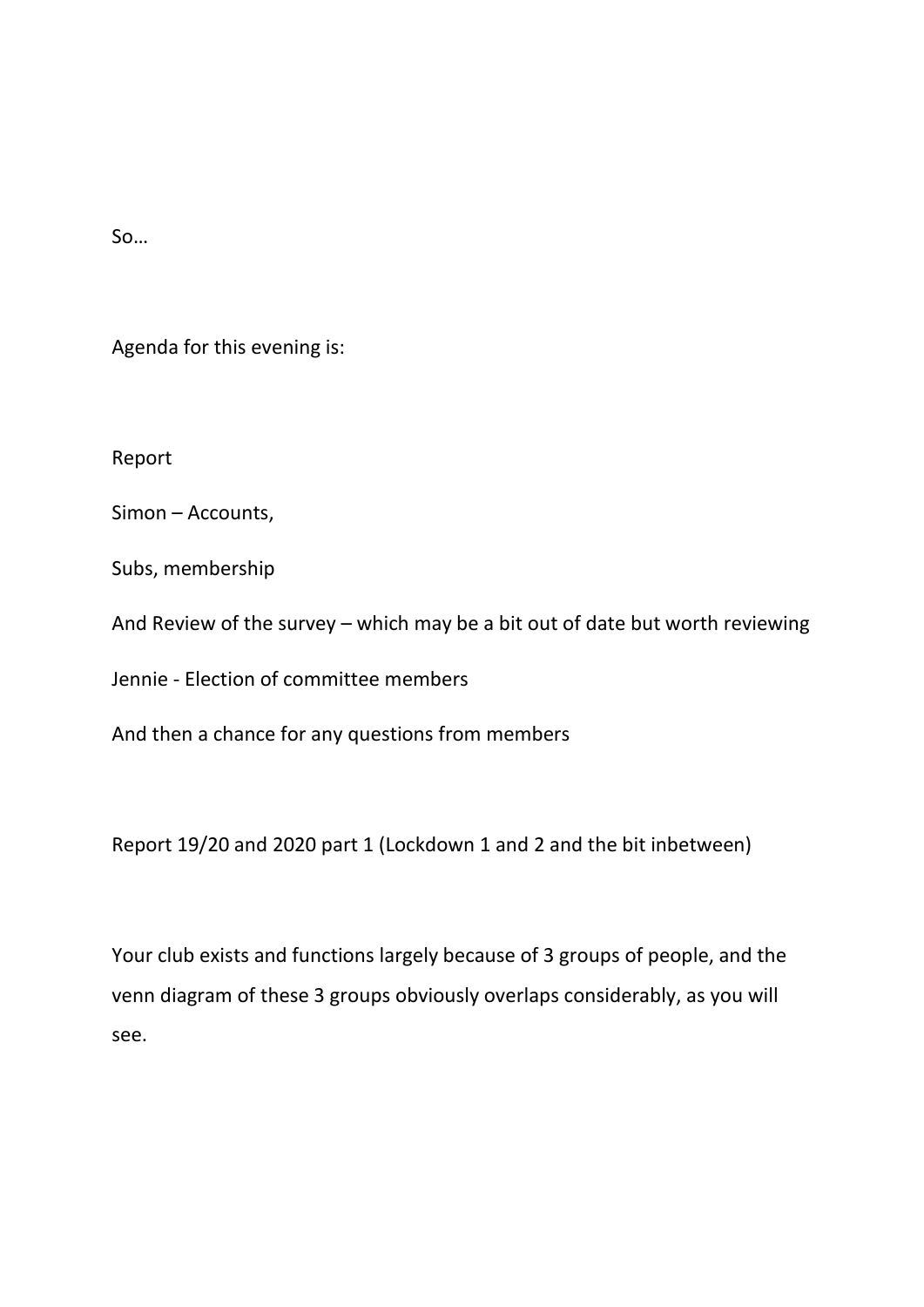The first group – is all of you, **the club members or Striders.** The club only exists because of, and for, you. In terms of membership the club was healthy throughout 2019/20 and grew throughout. We reached over a hundred members – and I know we never see all hundred at one time – but that is part of joy of the club – it allows you to do what you want or need and is too demanding or all consuming. Some people are 'circuits' cohort people, some the Wednesday evening sessions cohort, some in the C25K gang and some focus on the Saturday social run. For me – that is how a running club functions – and when we are up and running again I hope you keep getting what you want and need from the club. On the Saturday social run – which is what I am most able to consistantly attend - I personally really enjoyed running with all of the different groups during 19/20 – 5K, 5-7K (ie the 7K group!), fast and slow 10K and the longer/nuttier group. I love the crossover between groups – long may it continue. Although my string of injuries over the last 18 months both helped nudge me to run with shorter groups but also completely stopped me running at various times which I know plenty of others struggle with too – it is hard. Our survey hopefully gave you a chance to say what worked for your and what didn't. If not, then we have time for questions and discussion this evening.

I next want to publicly thank the second group – for facilitating much of our actual running - **the Run Leaders**. This group:

Anna Keith, Jen Anderson, Dee Bryson, Catrin Cuzen, Leigh Edmond, Emma Hagues, Larry Haywood, Jennie Hempleman, Fliss Hoad, Simon Jarvis, Alice Jones-Evans, Ben Keith, Anna Malkin, Neil Pocock, Harvey Poole, Ian Robinson, Gina Russell, Dione Simpson, Tom Southall, Lindsey Stark, Colin Suttie, Ken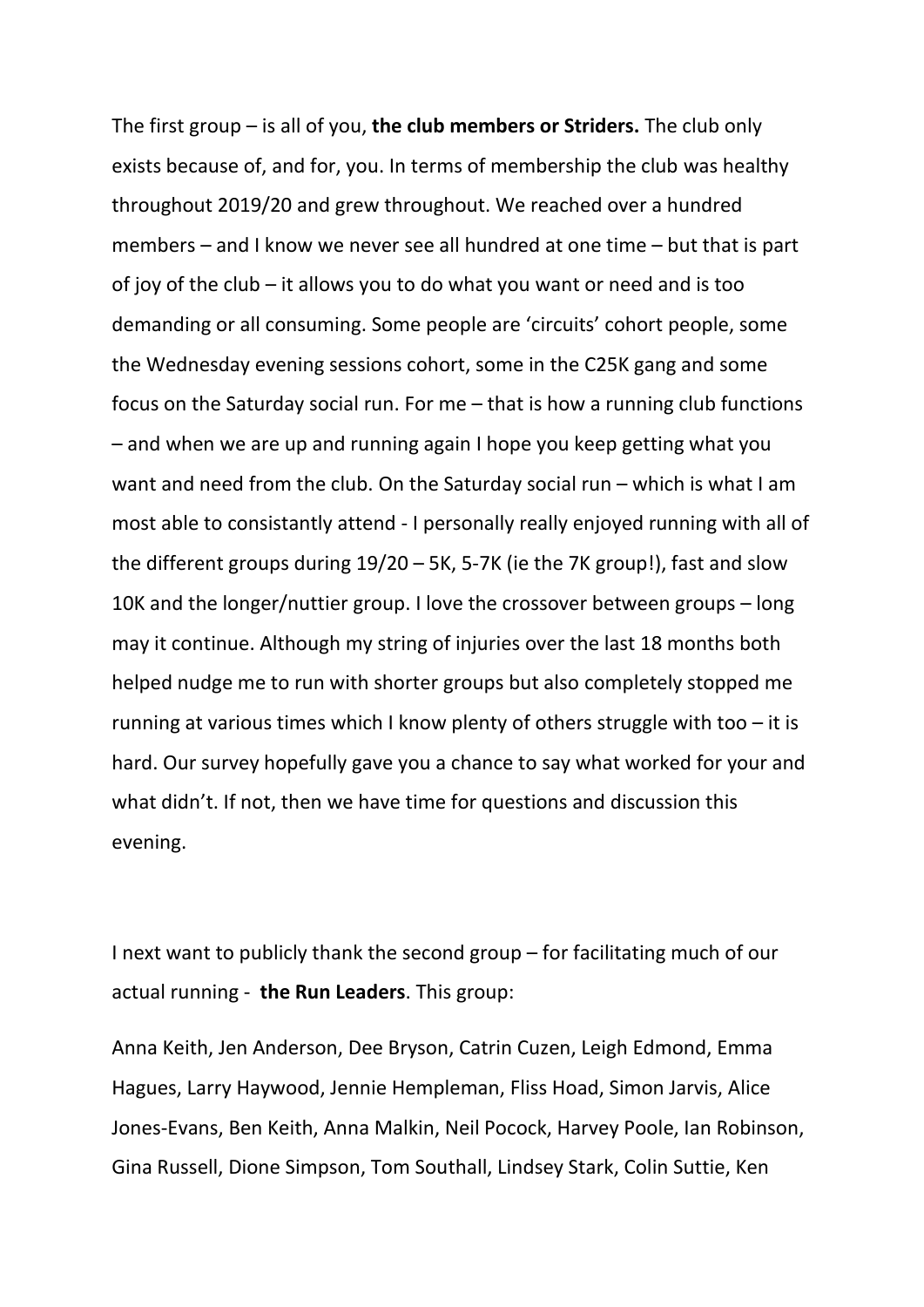Swan, Kathryn Markey and Gill Young – I apologise if I have missed you out (I used Teamer to check!). I know that not everyone always can lead or wants to lead but between you, you have made the sessions function. Three people deserve especial praise for their dedication to running: Lindsey (for C25K), Dee Bryson for circuits, Wednesdays and warm ups, and Emma Hagues for being the Coach and leading on Wednesday speed/hill session and warm ups on Saturdays – so thank you to you three. I should also mention Harvey Poole – who at our Christmas Social I awarded the clubs Run Leader Bon Oeuf (Good Egg) award for being the most reliable, flexible and easy going run leader – the award was simply a bottle of wine which (given Harvey couldn't be at the Christmas do) I agreed I would pass on to him. Sadly for him – when I next saw him I had to explain that he had been awarded the prize but when went to get it from our wine rack it had gone – presumably it had been drunk during the Christmas Season – Harvey laughed and said not to worry about the wine (it was the award that counted) – but I know I still 11 months later owe him the prize. So thanks to the Run Leaders – they often sacrifice the run they would prefer to run to make sure that we have the spread of runs that we provide.

Finally – thank you (on behalf of all the Club) to the Committee members, they are the people who make the running happen for us all at the weekends. Y**our committee** during the period have been:

Dee Bryson, Jennie Hemplemen, Clare Read, Alice J-E, Anna Keith, Emma Hagues, Anna Malkin, Ken Swan and Simon Jarvis. You will have heard the overlap! You would be amazed at the amount that goes on behind the scenes to make the club function – your committee have been amazing and so a massive personal thanks from me.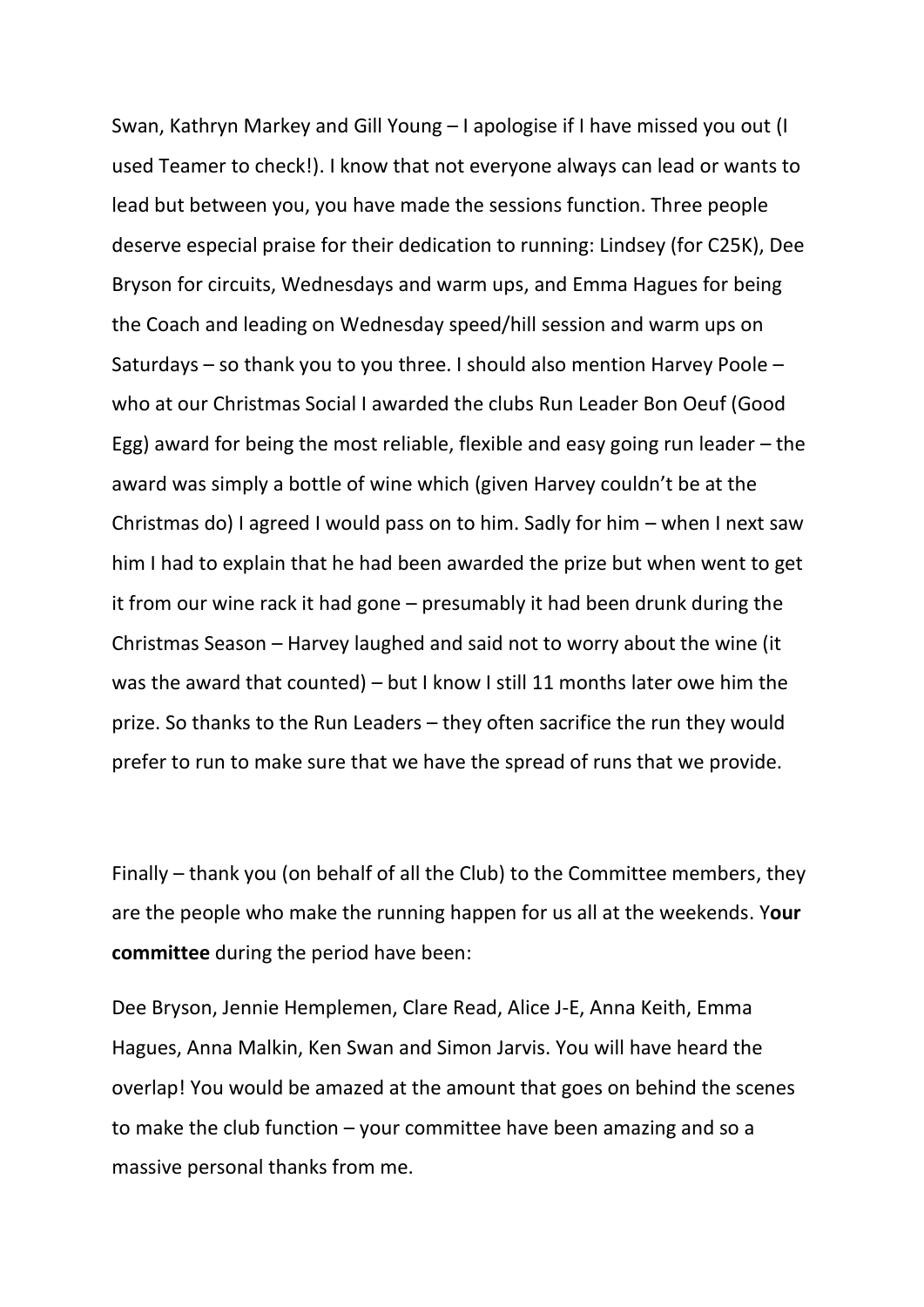This year has seen some big developments, especially our new website, with its members only section, has worked very well. Also the Club Strava leaderboard which has been both inspiring and also prone to bring out the best and worst in competitiveness.

Club socials in 2019 were a success with both the Summer Party, the less said about the beach wear fancy dress the better but I think some people might still be scarred, and the Christmas Party – thank you to the Social organisers. We have also had a good run of Club Runs including in Stadhampton, Nettlebed, Blue Tin at Checkendon/Ipsden and at the CartShed. Christmas also saw a fantastic boot load of donations for the Wallingford Food Bank – thank you.

Our Club grew and sat at over 100 members in Feb 2020. This had been supported this year by the Couch to 5k course which really helped to deliver for beginners.

We have also had a good spread of runners at local and not so local events during 2019 including: Wallingford Thames Run, (ken, Colin and Dione at least) Chiltern Chase (too many to name), London Marathon (Dee Bryson), Race to the Stones (well done especially to Alice, and Gina for their first Ultras – complete with broken foot), and the first season of the Oxfordshire X-country League which enabled 10 spaces over 5 races for us to enter runners – which all who did it agreed was a great even, on top of that runners from the club did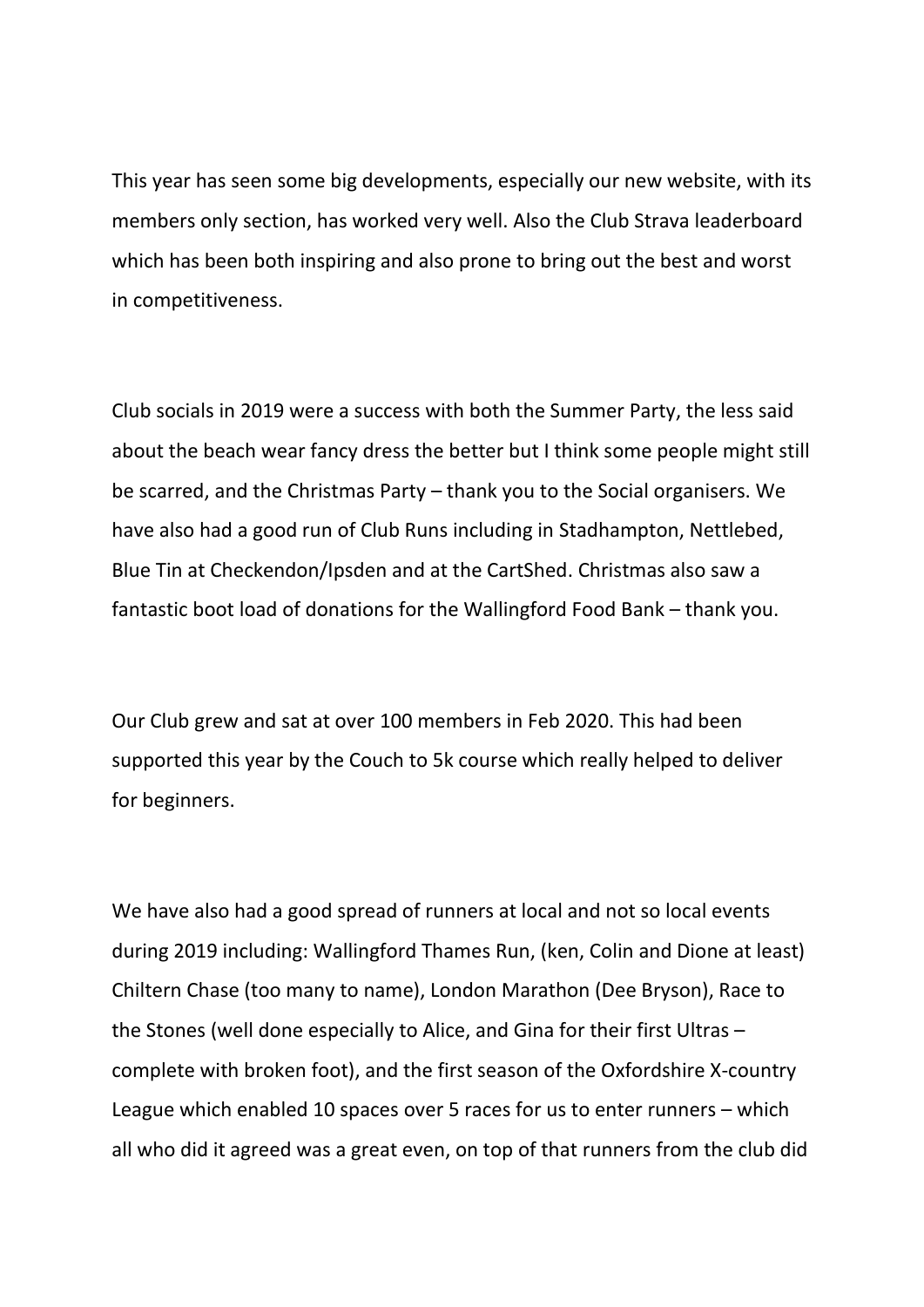a wide variety of other events long and short – well done. I am personally looking forward to next year when we get the chance to do the X-country league again – hopefully I will be injury free….

Comings and goings are a natural part of any club.

We sadly said good-bye to a few committee members this year, and some replacements will be elected later on, and so I want to say thank you for all you have done to Anna Malkin who stood down from the committee but is staying a club member. Alice Jones-Evans who has suffered injury after injury and is stepping down from doing our website (and did an amazing job during Lockdown 1). Also Clare our outgoing Treasurer who has done many years of service, and is staying on the committee but giving up the Treasurer duty. Thank you all.

And we also said good-bye to our vice-chair Dee Bryson, who re-located with her family to Shropshire in the summer and so stood-down as vice-chair. Thank you so much Dee, you in particular kept me on the straight and narrow throughout your/her tenure and were truly part of the glue that has held the club together and have been a force of nature for making things happen – I know we are all missing your huge contribution. All that and an inspiring athlete too!!! Thank you to everyone who contributed to Dee's Garmin leaving gift – she passed us the following message

*"My sincere thanks to members for their gift of a Garmin watch, I'm putting it to good use and am managing to make regular appearances on the Strava*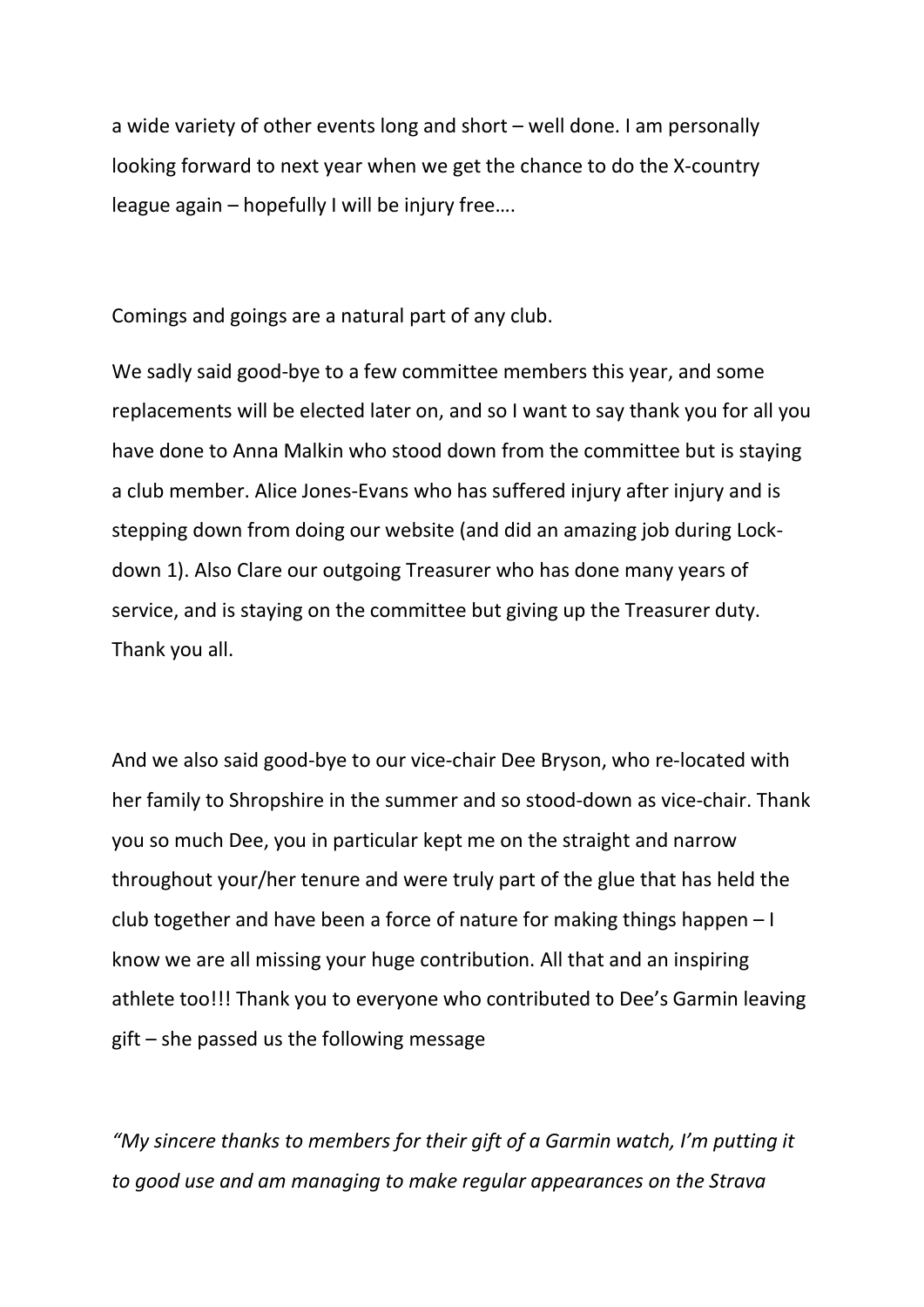*leaderboard. My new club is organised a bit differently which has only gone to reinforce how lucky Striders members are to have such an all encompassing club run so effectively by enthusiastic volunteers. Keep safe and enjoy the wealth of trails that you have access to."*

And so we have move onto 2020 with all the challenges of COVID19.

Lockdown 1 was a real low point for the club, having to stop all group activities (so facebook challenges were the limit). Our grand plans for the Summer Social celebrating our anniversary were cancelled (well deferred until the Christmas function, then cancelled). Our  $2^{nd}$  season of cross-country was cancelled. And no C25K courses.

We did cautiously re-start our Saturday Social runs but understandably many people have been nervous about returning to group running – and we could only physically run in groups of 6. We were just about to re-start Wednesday evenings (with a bit of an organisational burden) when Lockdown 2 arrived.

We are planning for a similar cautious re-start as soon as we can – so stay alert for that.

Much of our planning over the next months will be trying to ensure we can burst back into action as soon as it is feasible and get back to our former glory – so keep the faith, stay safe, safe fit and I look forward to running socially with you again – which is the bit I really miss - in the not too distant future I hope. And thank you for supporting your club!